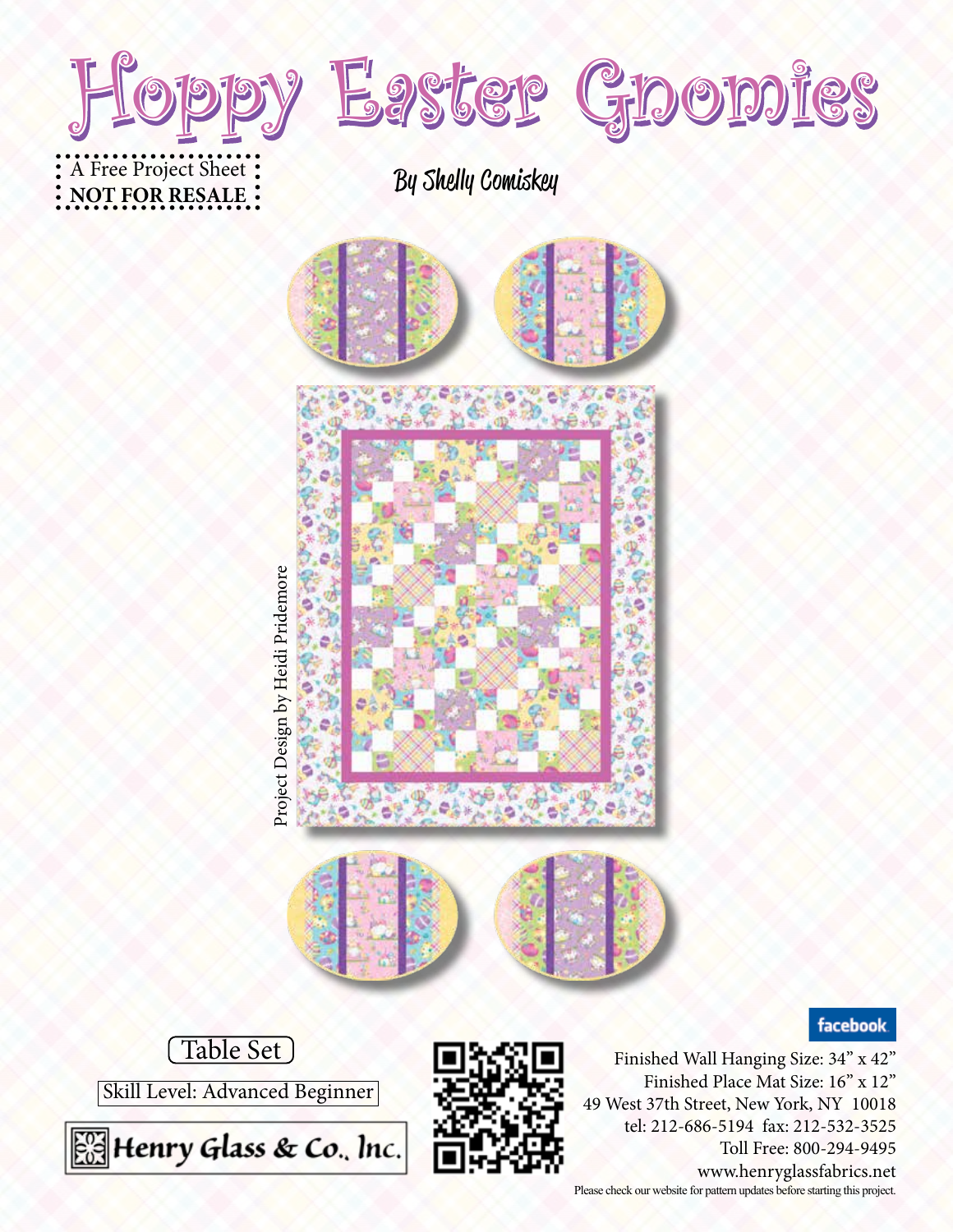# HOPPY EASTER GNOMIES  $\frac{\text{Fimished Place}}{\text{Table Set}}$

Finished Wall Hanging Size: 34" x 42" Finished Place Mat Size: 16" x 12"

### Fabrics in the Collection

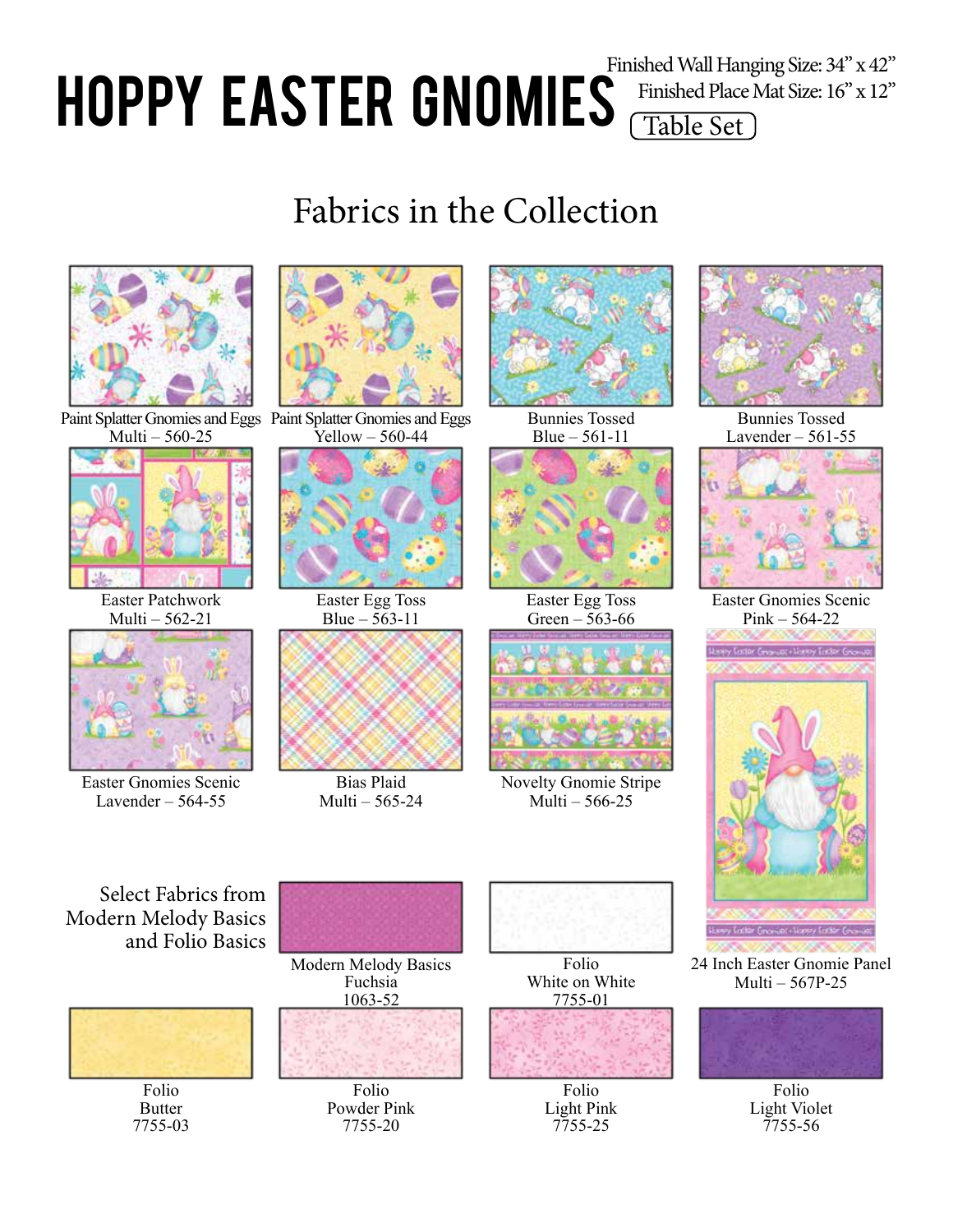### **Wall Hanging Materials**

| $\frac{1}{4}$ yard | Bunnies Tossed - Lavender (A)                  | 561-55  |  |
|--------------------|------------------------------------------------|---------|--|
| $\frac{1}{4}$ yard | Easter Gnomies Scenic - Pink (B)               | 564-22  |  |
| $\frac{1}{4}$ yard | Easter Egg Toss - Blue $(C)$                   | 563-11  |  |
| $\frac{1}{4}$ yard | Easter Egg Toss - Green (D)                    | 563-66  |  |
| $\frac{1}{3}$ yard | Folio - White on White (E)                     | 7755-01 |  |
| $\frac{1}{4}$ yard | Paint Splatter Gnomes and Eggs - Yellow (F)    |         |  |
|                    |                                                | 560-44  |  |
| $\frac{1}{2}$ yard | Bias Plaid - Multi (G)                         | 565-24* |  |
| $\frac{1}{4}$ yard | Modern Melody Basics - Fuchsia (H) 1063-52     |         |  |
| $\frac{5}{8}$ yard | Paint Splatter Gnomes and Eggs - Multi (I)     |         |  |
|                    |                                                | 560-25  |  |
|                    | 1 1/2 yards Easter Patchwork - Multi (Backing) | 562-21  |  |

\*Includes binding

### **Wall Hanging Cutting Instructions**

*Please note: All strips are cut across the width of fabric (WOF)* from selvage to selvage edge unless otherwise noted.

**From the Bunnies Tossed - Lavender (A), cut:** • (1)  $4\frac{1}{2}$ " x WOF strip. Sub-cut (6)  $4\frac{1}{2}$ " squares.

**From the Easter Gnomies Scenic - Pink (B), cut:** • (1) 4  $\frac{1}{2}$ " x WOF strip. Sub-cut (6) 4  $\frac{1}{2}$ " squares.

**From the Easter Egg Toss - Blue (C), cut:** • (2)  $2 \frac{1}{2}$ " x WOF strips. Sub-cut (24)  $2 \frac{1}{2}$ " squares.

**From the Easter Egg Toss - Green (D), cut:** • (2)  $2\frac{1}{2}$ " x WOF strips. Sub-cut (24)  $2\frac{1}{2}$ " squares.

**From the Folio - White on White (E), cut:** • (3)  $2 \frac{1}{2}$ " x WOF strips. Sub-cut (48)  $2 \frac{1}{2}$ " squares.

**From the Paint Splatter Gnomes and Eggs - Yellow (F), cut:** • (1)  $4\frac{1}{2}$ " x WOF strip. Sub-cut (6)  $4\frac{1}{2}$ " squares.

**From the Bias Plaid - Multi (G), cut:** • (1) 4  $\frac{1}{2}$ " x WOF strip. Sub-cut (6) 4  $\frac{1}{2}$ " squares. • (4)  $2\frac{1}{2}$ " x WOF strips for the binding.

**From the Modern Melody Basics - Fuchsia (H), cut:** • (2)  $1\frac{1}{2}$ " x 32  $\frac{1}{2}$ " WOF strips. • (2)  $1\frac{1}{2}$ " x 26  $\frac{1}{2}$ " WOF strips.

**From the Paint Splatter Gnomes and Eggs - Multi (I), cut:** • (4) 4  $\frac{1}{2}$ " x 34  $\frac{1}{2}$ " WOF strips.

**From the Easter Patchwork - Multi (Backing), cut:** • (1) 50" x 42" WOF strip for the backing.

### **Wall Hanging Block Assembly**

*Note: The arrows in figures represent the fabric print direction. Pay attention to the fabric and unit orientations when assembling the various components. Use a ¼" seam allowance with right sides together (RST) unless otherwise noted.*

1. Sew (1) 2  $\frac{1}{2}$  Fabric C square to the left side of (1) 2  $\frac{1}{2}$ " Fabric E square to make the top row. Sew (1)  $2 \frac{1}{2}$ " Fabric E square to the left side of (1)  $2\frac{1}{2}$ " Fabric D square to make the bottom row. Sew together the (2) rows lengthwise to make  $(1)$  4  $\frac{1}{2}$ " Unit 1 square (Fig. 1). Repeat to make  $(24)$ Unit 1 squares total.



2. Sew  $(1)$  4  $\frac{1}{2}$ " Fabric A square to the left side of  $(1)$  Unit 1 square to make the top row. Sew (1) Unit 1 square to the left side of (1) 4 ½" Fabric B square to make the bottom row. Sew together the (2) rows to make (1) 8 ½" Block One square (Fig. 2). Repeat to make (6) Block One squares total.



3. Sew (1)  $4\frac{1}{2}$ " Fabric F square to the left side of (1) Unit 1 square to make the top row. Sew (1) Unit 1 square to the left side of (1) 4 ½" Fabric G square to make the bottom row. Sew together the (2) rows to make (1) 8 ½" Block Two square (Fig. 3). Repeat to make (6) Block Two squares total.

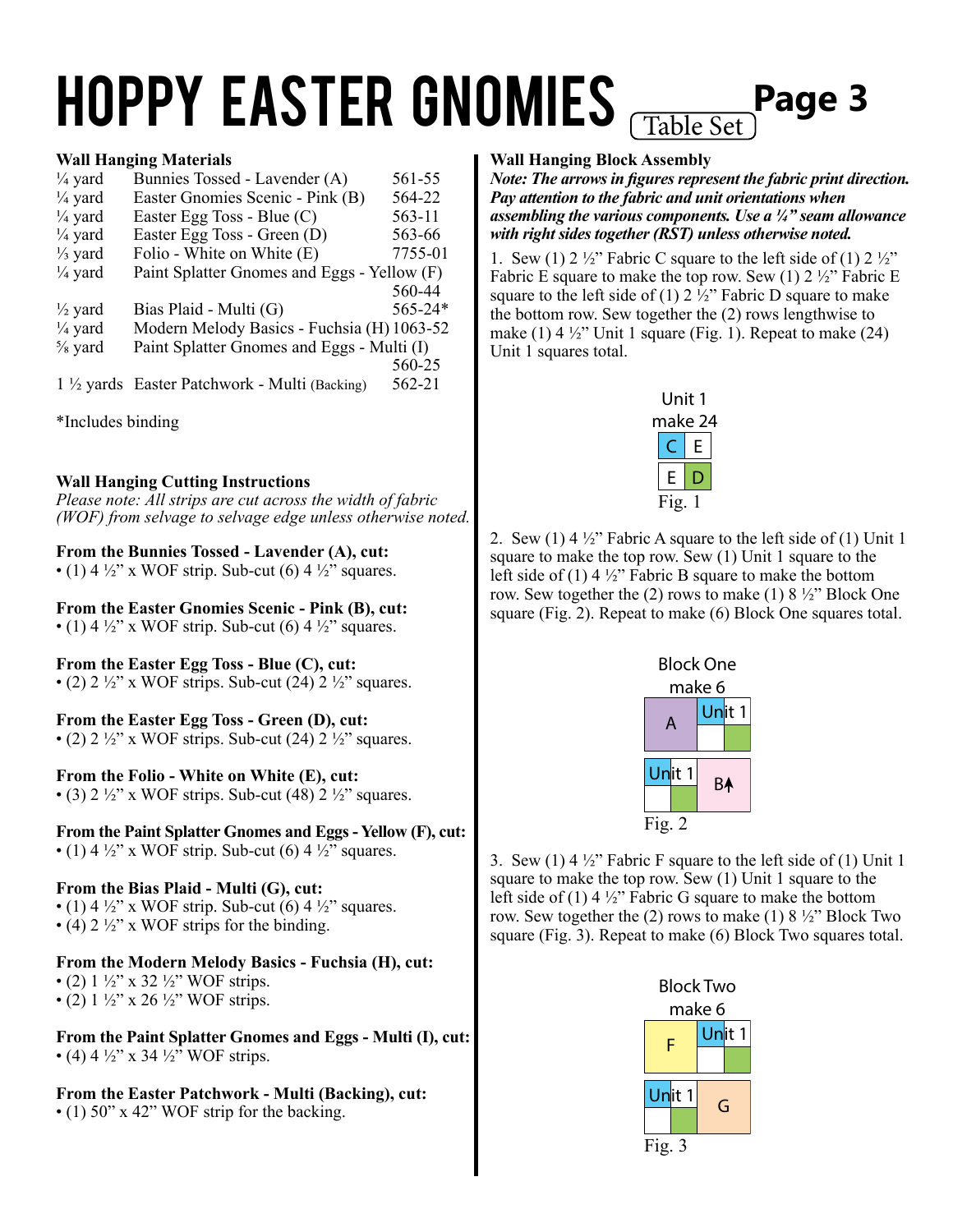4. Sew (1) Block One square to each side of (1) Block Two square to make Row One (Fig. 4). Repeat to make Row Three.

5. Sew (1) Block Two square to each side of (1) Block One square to make Row Two (Fig. 4). Repeat to make Row Four.

6. Sew the (4) rows from Steps 4-5 together lengthwise and in numerical order from top to bottom to make the 24 ½" x 32 ½" Center Block (Fig. 4).



**Wall Hanging Top Assembly**  *(Follow the Wall hanging Layout in Figure 6 while assembling the wall hanging top.)*

7. Sew  $(1)$  1 ½" x 32 ½" Fabric H strip to each side of the Center Block. Sew (1)  $1 \frac{1}{2}$  x 26  $\frac{1}{2}$  Fabric H strip to the top and to the bottom of the Center Block.

8. Sew (1) 4  $\frac{1}{2}$ " x 34  $\frac{1}{2}$ " Fabric I strip to each side of the Center Block. Sew (1) 4  $\frac{1}{2}$ " x 34  $\frac{1}{2}$ " Fabric I strip to the top and to the bottom of the Center Block to make the quilt top.

9. Layer and quilt as desired.

10. Sew the (4)  $2\frac{1}{2}$ " x WOF Fabric G strips together, end to end with 45-degree seams, to make the binding. Fold this long strip in half lengthwise with wrong sides together and press.

11. Bind as desired.

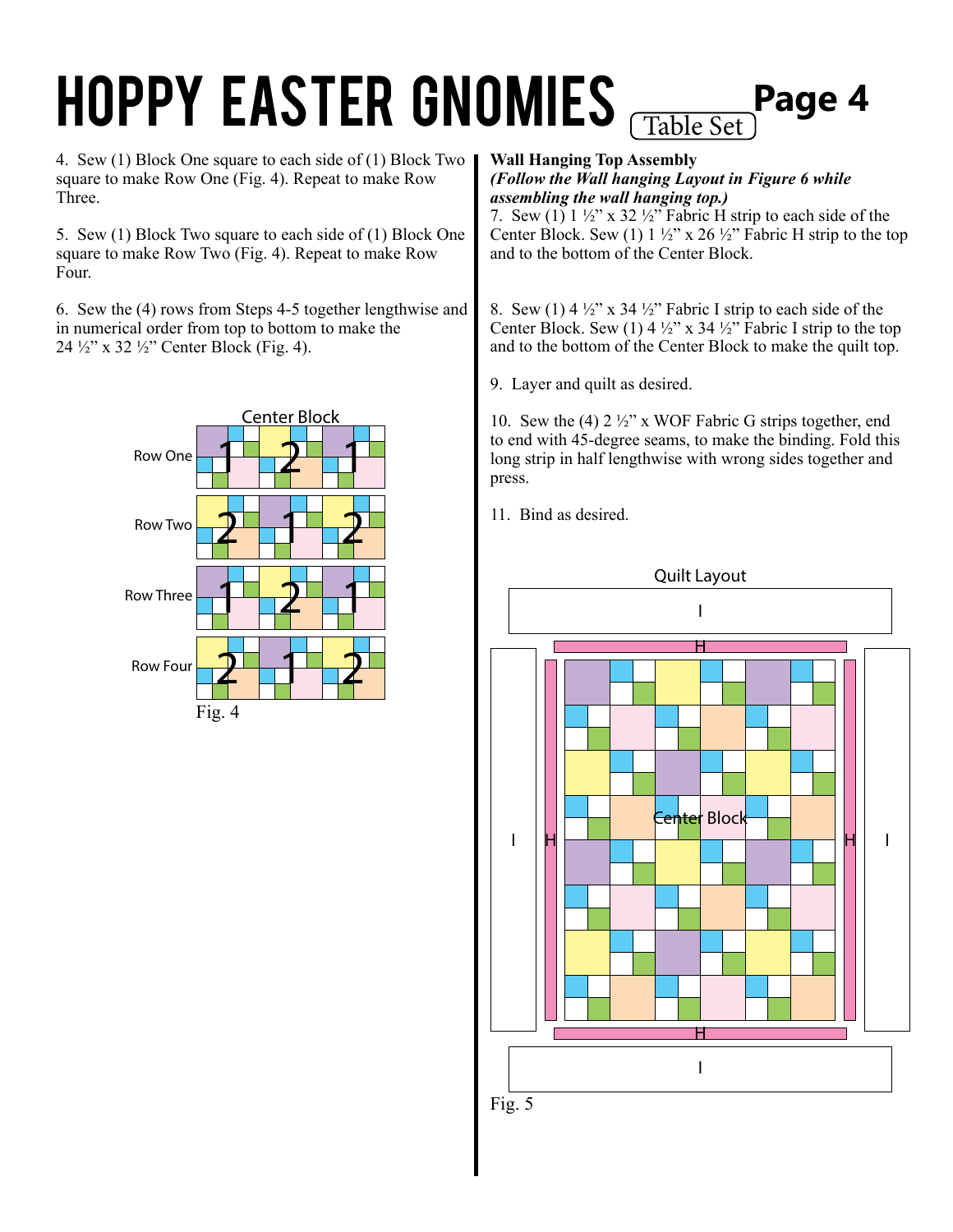### **Place Mat Materials (makes 4)**

| $\frac{1}{4}$ yard | Bunnies Tossed - Lavender (A)    | 561-55   |
|--------------------|----------------------------------|----------|
| $\frac{1}{4}$ yard | Folio - Light Violet (B)         | 7755-56  |
| $\frac{1}{4}$ yard | Easter Egg Toss - Green (C)      | 563-66   |
| $\frac{1}{4}$ yard | Bias Plaid - Multi (D)           | 565-24   |
| $\frac{1}{4}$ yard | Folio - Powder Pink (E)          | 7755-20  |
| $\frac{3}{4}$ yard | Folio - Butter $(F)$             | 7755-03* |
| $\frac{1}{4}$ yard | Easter Gnomies Scenic - Pink (G) | 564-22   |
| $\frac{1}{4}$ yard | Easter Egg Toss - Blue (H)       | 563-11   |
| 1 yard             | Bunnies Tossed - Blue (Backs)    | 561-11   |
|                    |                                  |          |

\*Includes binding

### **Place Mat Cutting Instructions**

*Please note: All strips are cut across the width of fabric (WOF) from selvage to selvage edge unless otherwise noted.*

**From the Bunnies Tossed - Lavender (A), cut:** • (1)  $5\frac{1}{2}$ " x 33  $\frac{1}{2}$ " WOF strip.

**From the Folio - Light Violet (B), cut:** • (4)  $1\frac{1}{4}$ " x 33  $\frac{1}{2}$ " WOF strips.

**From the Easter Egg Toss - Green (C), cut:** • (2)  $3''$  x 33  $\frac{1}{2}$ " WOF strips.

**From the Bias Plaid - Multi (D), cut:** • (4)  $1\frac{1}{4}$ " x 33  $\frac{1}{2}$ " WOF strips.

**From the Folio - Powder Pink (E), cut:** • (2)  $2 \frac{1}{2}$ " x 33  $\frac{1}{2}$ " WOF strips.

**From the Folio - Butter (F), cut:** • (2)  $2\frac{1}{2}$ " x 33  $\frac{1}{2}$ " WOF strips. • (7)  $2 \frac{1}{2}$ " x WOF strips for the binding.

**From the Easter Gnomies Scenic - Pink (G), cut:** • (1)  $5\frac{1}{2}$ " x 33  $\frac{1}{2}$ " WOF strip.

**From the Easter Egg Toss - Blue (H), cut:** • (2)  $3''$  x 33  $\frac{1}{2}$ " WOF strips.

#### **From the Bunnies Tossed - Blue (Backs), cut:**

• (2) 16" x WOF strips. Sub-cut (4) 16" x 20" rectangles for the backs.

#### **Place Mat Block Assembly**

*Note: The arrows in figures represent the fabric print direction. Pay attention to the fabric and unit orientations when assembling the various components. Use a ¼" seam allowance with right sides together (RST) unless otherwise noted.*

11. Sew together (1)  $2\frac{1}{2}$ " x 33  $\frac{1}{2}$ " Fabric E strip, (1) 1 ¼" x 33 ½" Fabric D strip, (1) 3" x 33 ½" Fabric C strip, (1) 1 ¼" x 33 ½" Fabric B strip, (1) 5 ½" x 33 ½" Fabric A strip, (1) 1 ¼" x 33 ½" Fabric B strip, (1) 3" x 33 ½" Fabric C strip,  $(1)$  1  $\frac{1}{4}$ " x 33  $\frac{1}{2}$ " Fabric D strip and (1)  $2 \frac{1}{2}$  x 33  $\frac{1}{2}$  Fabric E strip, lengthwise and in that order from top to bottom, to make  $(1)$  Unit 2 strip (Fig. 6).



12. Sew together (1)  $2\frac{1}{2}$ " x 33  $\frac{1}{2}$ " Fabric F strip, (1) 1 ¼" x 33 ½" Fabric D strip, (1) 3" x 33 ½" Fabric H strip, (1) 1 ¼" x 33 ½" Fabric B strip, (1) 5 ½" x 33 ½" Fabric G strip, (1) 1 ¼" x 33 ½" Fabric B strip, (1) 3" x 33 ½" Fabric H strip, (1)  $1\frac{1}{4}$ " x 33  $\frac{1}{2}$ " Fabric D strip and (1)  $2 \frac{1}{2}$  x 33  $\frac{1}{2}$  Fabric F strip, lengthwise and in that order from top to bottom, to make  $(1)$  Unit 3 strip (Fig. 7).



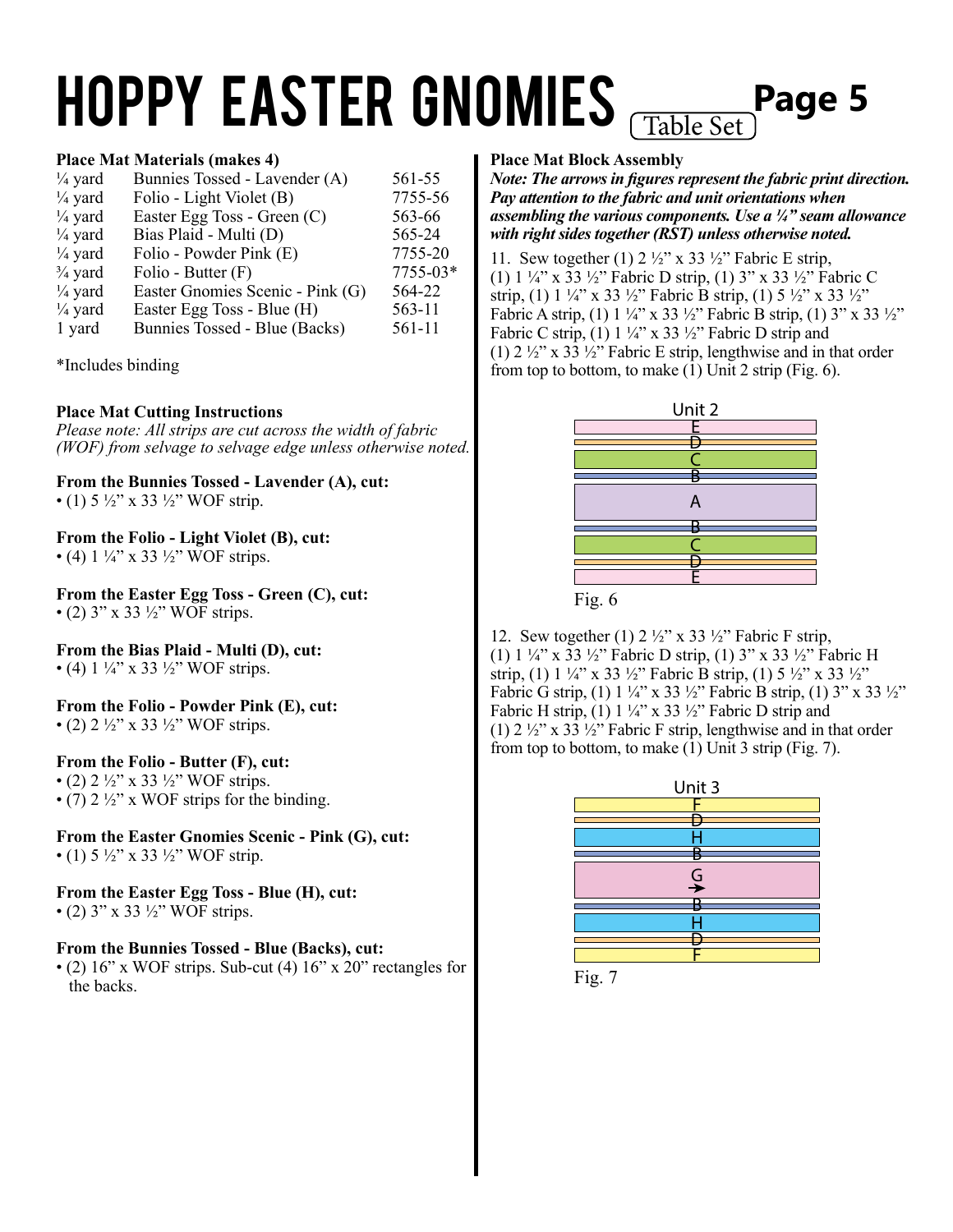### **Place Mat Top Assembly**

*(Follow the Place Mat Layouts in Figures 8-9 while assembling the place mat tops.)*

13. Using the Place Mat Template provided, cut out (2) Place Mat #1 ovals from the Unit 2 strip (Fig. 8).



14. Using the Place Mat Template provided, cut out (2) Place Mat  $#2$  ovals from the Unit  $3$  strip (Fig. 9).



15. Layer and quilt as desired.

16. Sew the  $(7)$  2 ½" x WOF Fabric F strips together, end to end with 45-degree seams, to make the binding. Fold this long strip in half lengthwise with wrong sides together and press. Cut the strip into (4) equal lengths.

17. Bind as desired.